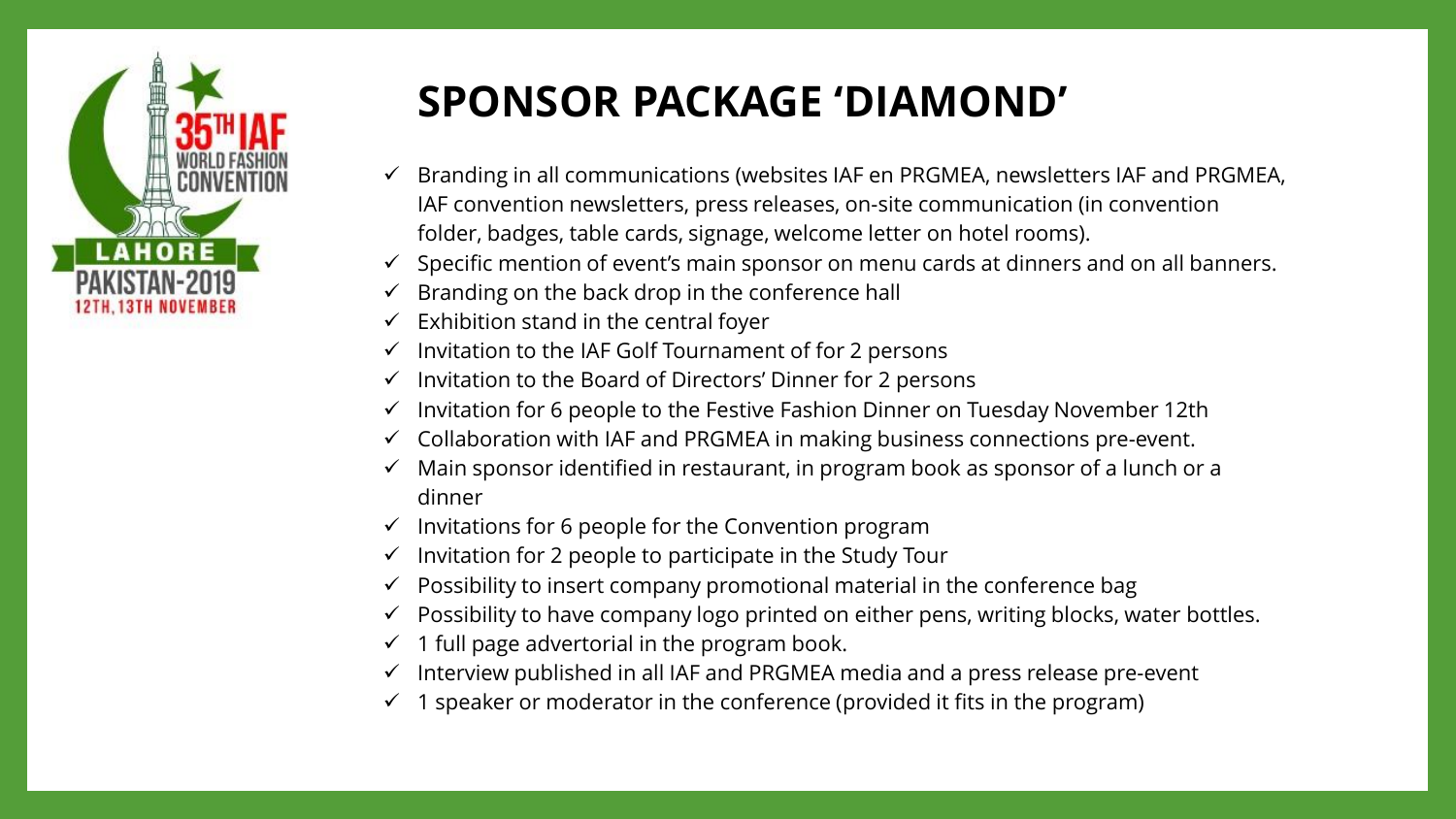

## **SPONSOR PACKAGE 'PLATINUM'**

- Branding in all communications (websites IAF en PRGMEA, newsletters IAF and PRGMEA, IAF convention newsletters, press releases, on-site communication (in convention folder, badges, table cards, signage, welcome letter on hotel rooms).
- Branding on the back drop in the conference hall
- Exhibition stand in the central foyer
- Invitation to the IAF Golf Tournament of Sunday for 2 persons
- $\checkmark$  Invitation to the Board of Directors' Dinner on Sunday for 2 persons
- Invitation for 6 people to the Festive Fashion Dinner on Tuesday November 12th
- Collaboration with IAF and PRGMEA in making business connections pre-event.
- Sponsor identified in restaurant, in program book as sponsor of a lunch or a dinner
- Invitations for 6 people for the Convention program
- Possibility to insert company promotional material in the conference bag
- Possibility to have company logo printed on either pens, writing blocks, water bottles.
- 1/2 page advertorial in the program book.
- Interview published in all IAF and PRGMEA media and a press release pre-event
- 1 speaker or moderator in the conference (provided it fits in the program)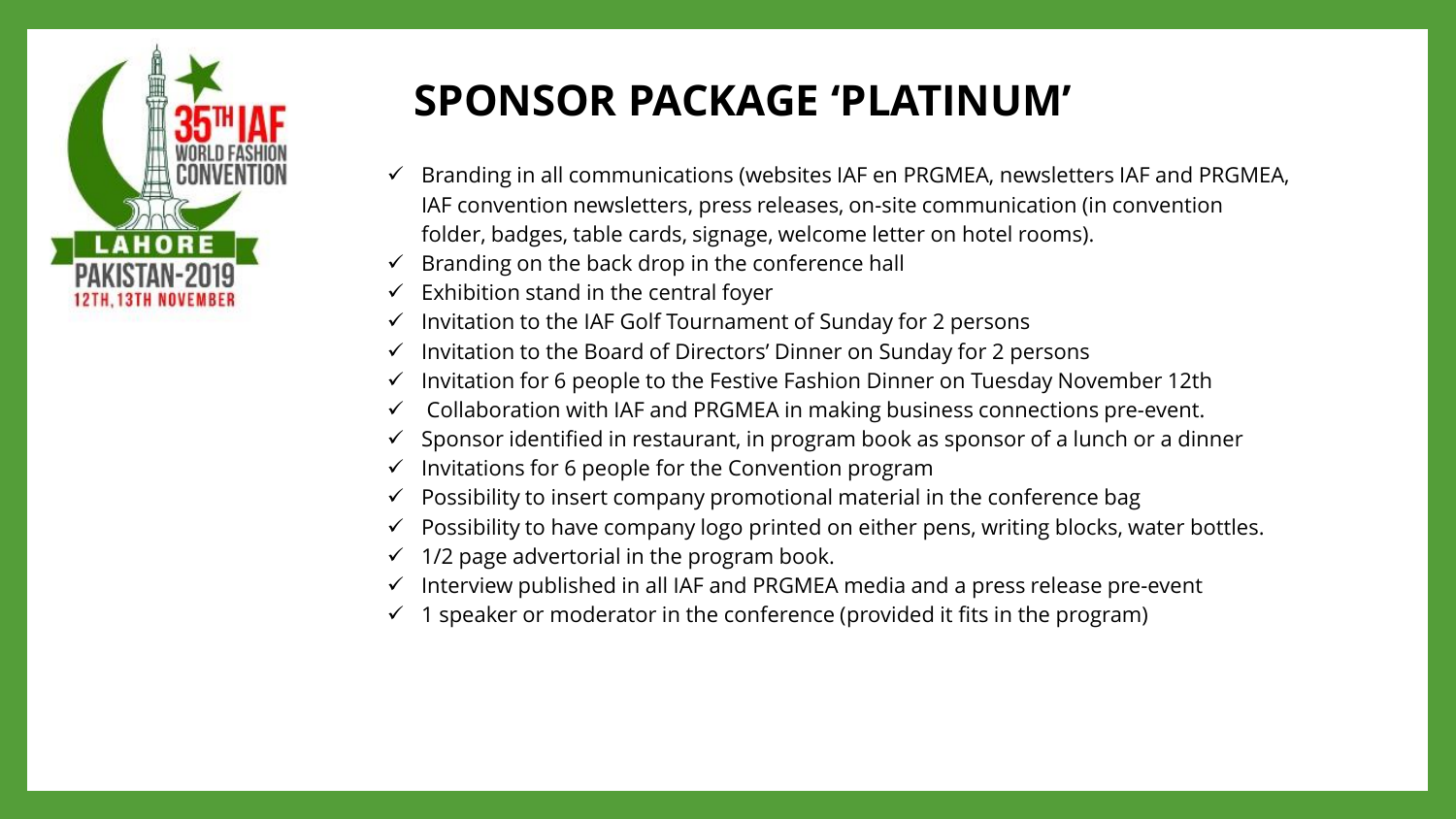

# **SPONSOR PACKAGE 'GOLD'**

- $\checkmark$  Branding in all communications (websites IAF en PRGMEA, newsletters IAF and PRGMEA, IAF convention newsletters, press releases, on-site communication (in convention folder, badges, table cards, signage, welcome letter on hotel rooms).
- $\checkmark$  Branding on the back drop in the conference hall
- $\checkmark$  Exhibition stand in the central foyer
- $\checkmark$  Invitation for 4 people to the Festive Fashion Dinner on Tuesday November 12th
- $\checkmark$  Sponsor identified in restaurant, in program book as sponsor of a lunch or a dinner or a cofffee break
- $\checkmark$  Invitations for 4 people for the Convention program
- $\checkmark$  Possibility to insert company promotional material in the conference bag
- ✓ Possibility to have company logo printed on either pens, writing blocks, water bottles.
- $\checkmark$  1/2 page advertorial in the program book.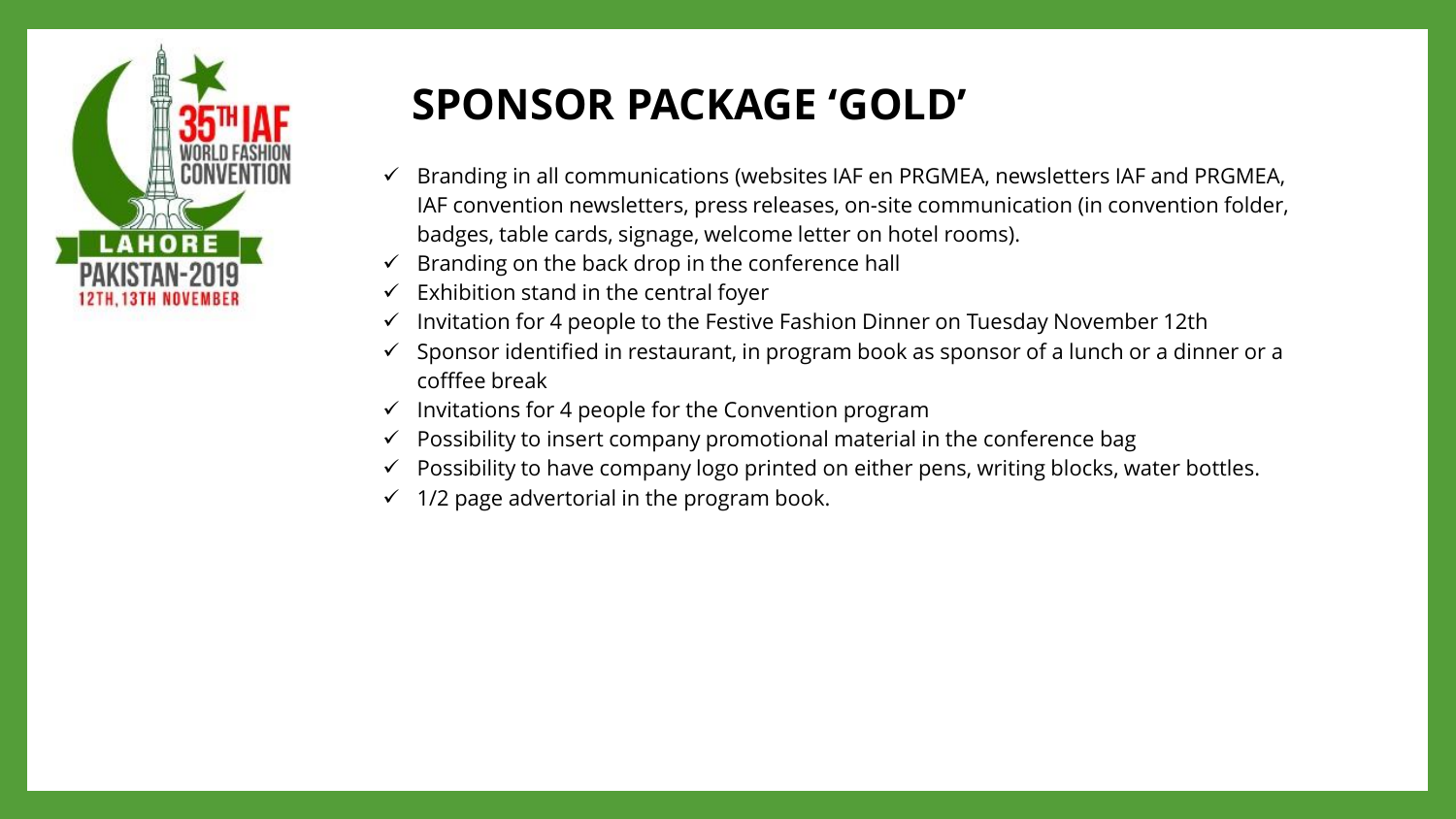

#### **SPONSOR PACKAGE 'SILVER'**

- ✓ Branding in all communications (websites IAF en PRGMEA, newsletters IAF and PRGMEA, IAF convention newsletters, press releases, on-site communication (in convention folder, badges, table cards, signage, welcome letter on hotel rooms).
- $\checkmark$  Branding on the back drop in the conference hall
- $\checkmark$  Exhibition stand in the central foyer
- ✓ Invitations for 2 people for the Convention Program
- ✓ Invitation for 2 people to the Festive Fashion Dinner on Tuesday November 12th
- $\checkmark$  Possibility to insert company promotional material in the conference bag
- $\checkmark$  1/4 page advertorial in the program book.